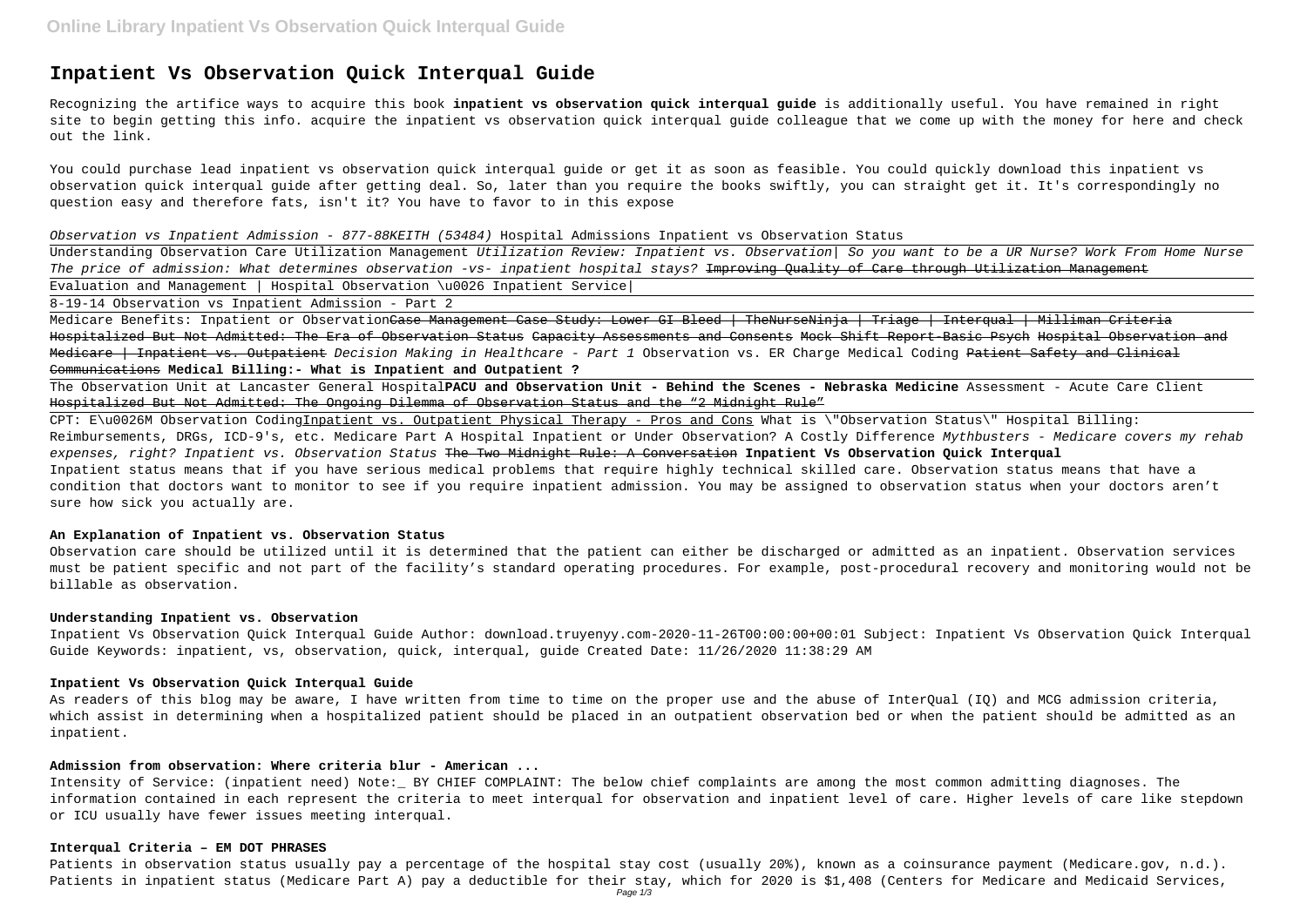# **Online Library Inpatient Vs Observation Quick Interqual Guide**

2019). Commercial insurance has similar guidelines.

# **What You Need to Know About the Utilization Review Process ...**

InterQual-assisted evaluation of the medical record is particularly important for 2nd midnight admissions. In these cases, the patient is initially classified as an outpatient with observation services. The patient is converted to inpatient status at the 2nd MN, with discharge on the following day.

# **How to Improve Two-Midnight Rule Compliance | Change ...**

(1) If the patient meets Inpatient criteria and has an Inpatient order, the Case Management reviewer schedules a follow-up or continued stay review for Hospital Day 3. (2) If the patient meets criteria for Outpatient Observation and has an Outpatient Observation order, the reviewer must schedule the next review for Hospital Day 2. c.

# **INTERQUAL Application and Training - Tenet Health**

as an Inpatient but is registered on the Tenet Hospital records as an Outpatient and receives services from the Tenet Hospital. The duration of services and time of day are not determinative of Outpatient Status. Observation Services are considered an Outpatient level of care. F. "Patient Status" means Inpatient or Outpatient.

#### **Clinical Determination of Appropriate Patient Status**

O ur last two columns in November and December 2012 discussed clinical indicators of inpatient medical necessity for patients admitted with certain problematic, high audit-risk conditions. This month's column is the third in this series and completes that discussion. "Medical necessity" is a vague standard, subject to broad interpretation based on clinical practice and judgment.

# **Documentation of medical necessity | ACP Hospitalist**

InterQual aligns payers and providers with actionable, evidence-based clinical intelligence to support appropriate care and foster optimal utilization of resources. The foundation of the InterQual solution is our market-leading clinical Criteria, which helps payers and providers consistently apply evidence-based clinical decision support.

#### **InterQual® - Change Healthcare**

In other words, the decision to admit to observation status must be made prospectively, not retrospectively. Reimbursement for observation codes (99218- 99220, 99234-99236) is comparable to initial visit codes (99221-99223). But observation services begin with the time documented in the medical record, in accordance with a physician's order.

# **Making sure your patients stay admitted | Today's Hospitalist**

2020 Compilation of Inpatient Only Lists by Specialty Designed for CPT Searching 2020 Bariatric Surgery: Is the Surgery Medicare Inpatient Only or not? Disclaimer: This is not the CMS Inpatient Only Procedure List (Annual OPPS Addendum E). No guarantee can be made of the accuracy of this information which was compiled from public sources. CPT

#### **2020 Compilation of Inpatient Only Lists by Specialty ...**

InterQual Level of Care Criteria 2009. (2009) Newton, MA: McKesson Corporation. Hospitalization Status Guidelines for Cellulitis Most patients with Cellulitis should be placed in Observation, and will not qualify for Full Admission Status, unless • at least ONE criteria for Severity of Illness

# **Hospitalization Status Guidelines for Cellulitis**

"Observation Status or Inpatient Admission - Guidance for Physicians" has been modified so that physicians can download all, or portions, through HCE's website. Observation The quality of care should be the same whether the Medicare patient is placed in observation or admitted as an inpatient.

#### **Observation Status or Inpatient Admission - Guidance for ...**

illustrate that the patient was being admitted to a bed in the inpatient hospital (observation or acute). What is most important is that the acute InterQual/Milliman criteria are used to review all observation days. Medi-Cal does not recognize observation status and therefore does not honor the InterQual/Milliman observation criteria.

# **DEPARTMENT OF HEALTH CARE SERVICES Public Hospital Project**